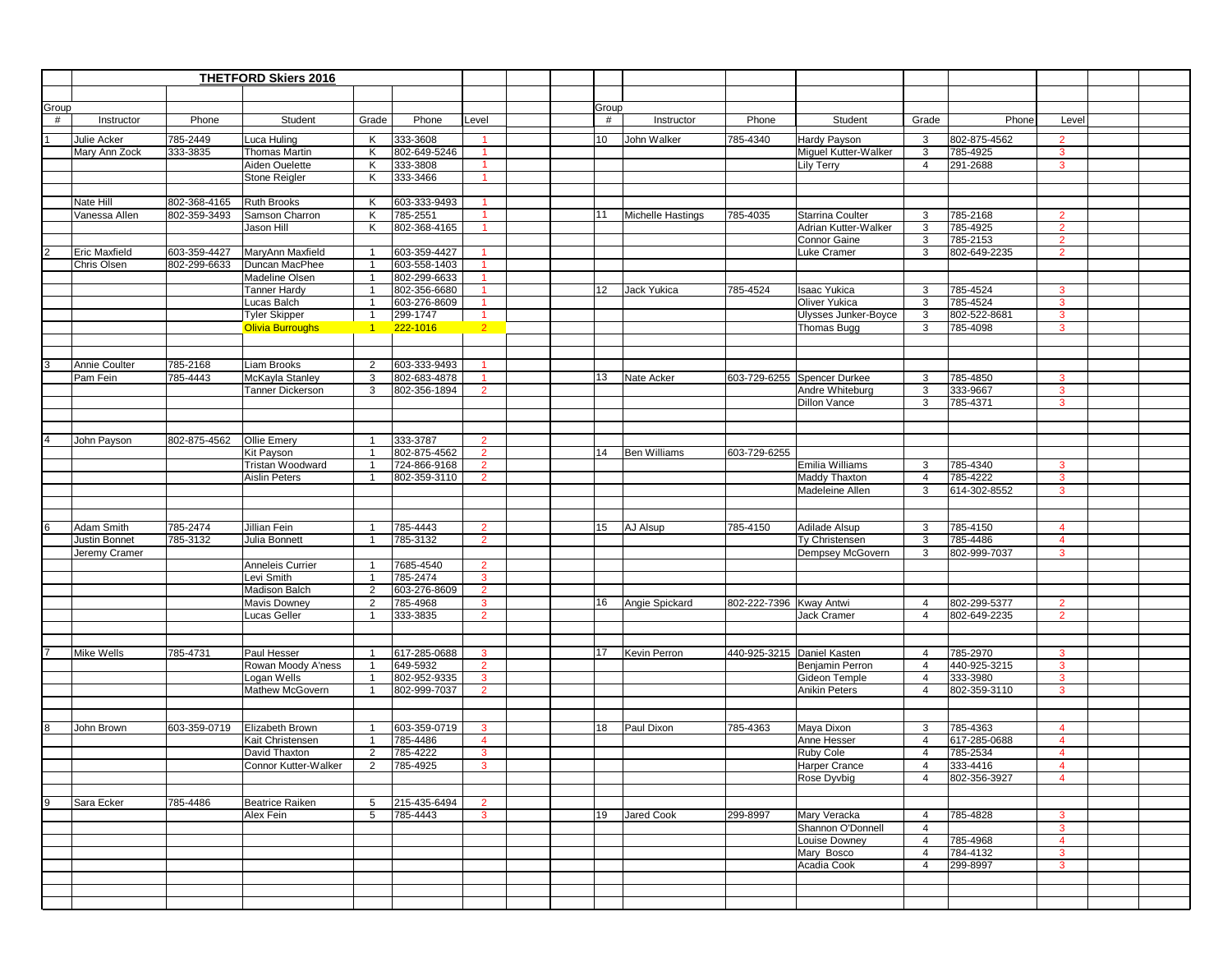|                 | <b>THETFORD Skiers 2016</b> |              |                                         |                     |                          |                                |          |                      |          |                              |                     |                          |                   |  |
|-----------------|-----------------------------|--------------|-----------------------------------------|---------------------|--------------------------|--------------------------------|----------|----------------------|----------|------------------------------|---------------------|--------------------------|-------------------|--|
|                 |                             |              |                                         |                     |                          |                                |          |                      |          |                              |                     |                          |                   |  |
| Group           |                             |              |                                         |                     |                          |                                | Group    |                      |          |                              |                     |                          |                   |  |
| #               | Instructor                  | Phone        | Student                                 | Grade               | Phone                    | Level                          | #        | Instructor           | Phone    | Student                      | Grade               | Phone                    | Level             |  |
|                 |                             |              |                                         |                     |                          |                                |          |                      |          |                              |                     |                          |                   |  |
| 20              | Chris Hastings              | 785-4035     | <b>Bennett Crance</b>                   | $\overline{4}$      | 333-4416                 | $\overline{4}$                 | 24       | Jordan Cole          |          | 802-299-5087 Brennan Vaughan | 6                   | 785-2576                 | $\overline{4}$    |  |
|                 |                             |              | McKenna Crance                          | $\overline{4}$      | 333-4416                 | $\overline{4}$                 |          |                      |          | <b>Tate Whiteberg</b>        | 6                   | 333-9667                 | $\overline{4}$    |  |
|                 |                             |              | Olivia Hastings                         | 5                   | 785-4035                 | $\overline{4}$                 |          |                      |          | James Bugg                   | $6\phantom{1}6$     | 785-4098                 | $\mathbf{3}$      |  |
|                 |                             |              | Jesse Nunan                             | 5                   | 785-2193                 | $\overline{4}$                 |          |                      |          | Logan Wurtz                  | 6                   | 333-4691                 | $\mathbf{3}$      |  |
|                 |                             |              |                                         |                     |                          |                                |          |                      |          | Logan Protzman               | 6                   | 333-9501                 | 3                 |  |
|                 |                             |              |                                         |                     |                          |                                |          |                      |          |                              |                     |                          |                   |  |
| 21              | Mike Pepe                   | 802-281-2171 | Max Leibon                              | 5                   | 333-3271                 | $\overline{4}$                 | 26       | <b>Renee Gaffney</b> | 785-4395 | <b>Tucker Gaffney</b>        | 6                   | 802-299-6855             | $\overline{4}$    |  |
|                 |                             |              | Chase Lefevre                           | $\overline{4}$      | 785-4520                 | $\mathbf{3}$                   |          |                      |          | Daniel Wolstenholme          | 6                   | 785-2912                 | $\overline{4}$    |  |
|                 |                             |              | Asa Kelleher                            | $\overline{4}$      | 802-727-4256             | $\mathbf{3}$                   |          |                      |          | <b>Krystal McKinney</b>      | 6                   | 785-3042                 | $\overline{4}$    |  |
|                 |                             |              | Nolan Pepe                              | $\overline{5}$      | 649-1566                 | $\overline{4}$                 |          |                      |          | <b>Jack McCabe</b>           | 6                   | 785-2002                 | $\overline{4}$    |  |
|                 |                             |              | <b>TJ Berecz</b>                        | 5                   | 802-238-8239             | $\mathbf{3}$                   |          |                      |          | Mary Sithavady               | 6                   | 785-2226                 | $\overline{4}$    |  |
|                 |                             |              |                                         |                     |                          |                                |          |                      |          |                              |                     |                          |                   |  |
| $\overline{22}$ |                             |              |                                         |                     |                          |                                |          | 27 Derek Burkins     |          | 802-899-5487 Porter Burkins  | 5                   | 802-899-5487             | $\overline{4}$    |  |
|                 | Duane Egner                 | 603-359-1414 | Abby Egner                              | 5                   | 603-359-1414             | $\overline{3}$                 |          |                      |          | Kai Harris                   | 6                   | 802-369-0754             | $\mathbf{3}$      |  |
|                 | Doug Mousley                |              | Ada Acker                               | 5<br>5              | 785-2449                 | $\mathbf{3}$<br>$\overline{2}$ |          |                      |          | <b>Hunter Harris</b>         | 6<br>6              | 802-331-1012             | 3<br>$\mathbf{3}$ |  |
|                 |                             |              | Kathy Darrah<br><b>Maddison Mousley</b> |                     | 802-649-1505<br>785-4458 | $\mathbf{3}$                   |          |                      |          | Fritz Junker-Boyce           |                     | 802-522-8681             |                   |  |
|                 |                             |              | Natalia Gioia                           | 5<br>5              | 785-4520                 | $\mathbf{3}$                   |          |                      |          |                              |                     |                          |                   |  |
|                 |                             |              |                                         |                     |                          |                                |          |                      |          |                              |                     |                          |                   |  |
|                 |                             |              |                                         |                     |                          |                                | 28       | Adam Cole            | 785-2534 | Donovan Cole                 | 6                   | 785-2534                 | 5                 |  |
|                 |                             |              |                                         |                     |                          |                                |          |                      |          | Daniel Jaccaci               | 6                   | 802-272-5949             | $5^{\circ}$       |  |
| 23              | Don Powers                  | 802-522-6179 | <b>Emma Powers</b>                      | 5                   | 802-522-6179             | $\overline{4}$                 |          |                      |          | Sam Bosco                    | 6                   | 785-4132                 | $\overline{4}$    |  |
|                 |                             |              | <b>Madison Powers</b>                   | 6                   | 333-3511                 | $\overline{4}$                 |          |                      |          | Benjamin Acker               | 6                   | 785-2449                 | $\overline{4}$    |  |
|                 |                             |              | Kaitlyn MacPhee                         | 6                   | 603-558-1403             | $\mathbf{3}$                   |          |                      |          |                              |                     |                          |                   |  |
|                 |                             |              |                                         |                     |                          |                                |          |                      |          |                              |                     |                          |                   |  |
|                 |                             |              |                                         |                     |                          |                                |          |                      |          |                              |                     |                          |                   |  |
|                 |                             |              |                                         |                     |                          |                                | 29       | Jake Emery           | Floater  |                              |                     |                          |                   |  |
|                 |                             |              |                                         |                     |                          |                                |          |                      |          |                              |                     |                          |                   |  |
|                 |                             |              |                                         |                     |                          |                                |          |                      |          |                              |                     |                          |                   |  |
|                 |                             |              |                                         |                     |                          |                                |          |                      |          |                              |                     |                          |                   |  |
|                 |                             |              |                                         |                     |                          |                                |          |                      |          |                              |                     |                          |                   |  |
|                 |                             |              |                                         |                     |                          |                                |          |                      |          |                              |                     |                          |                   |  |
|                 |                             |              |                                         |                     |                          |                                |          |                      |          |                              |                     |                          |                   |  |
|                 |                             |              |                                         |                     |                          |                                |          |                      |          |                              |                     |                          |                   |  |
|                 |                             |              |                                         |                     |                          |                                |          |                      |          |                              |                     |                          |                   |  |
|                 | <b>Snowboard Groups</b>     |              |                                         |                     |                          |                                |          |                      |          |                              |                     |                          |                   |  |
|                 |                             |              |                                         |                     |                          |                                |          |                      |          |                              |                     |                          |                   |  |
| Group           |                             |              |                                         |                     |                          |                                | Group    |                      |          |                              |                     |                          |                   |  |
| #               | Instructor                  | Phone        | Student                                 | Grade               | Phone                    | Level                          | #        | Instructor           | Phone    | Student                      | Grade               | Phone                    | Level             |  |
|                 |                             |              |                                         |                     |                          |                                | 3        |                      |          |                              |                     |                          |                   |  |
|                 | Dick Meyers                 | 785-2713     | Andy MacNeil<br>Liam Murphy             | $\overline{2}$<br>3 | 785-3124<br>333-0510     | $\mathbf{1}$                   |          | Rori Kelleher        | 785-4469 | Piper Leibon<br>Jack Lawson  | $\overline{4}$<br>5 | 333-3271<br>802-738-5671 | 3<br>$\mathbf{3}$ |  |
|                 |                             |              | Nathan Stanley                          | 4                   | 802-683-4878             |                                |          |                      |          | Nolan Davis                  | $5\phantom{.0}$     |                          | 3                 |  |
|                 |                             |              | Madelyn Durkee                          | 5                   | 785-4850                 | $\mathbf{1}$                   |          |                      |          |                              |                     |                          |                   |  |
|                 |                             |              |                                         |                     |                          |                                |          |                      |          |                              |                     |                          |                   |  |
|                 |                             |              |                                         |                     |                          |                                |          |                      |          |                              |                     |                          |                   |  |
|                 | Sherlock Terry              | 333-7156     | <b>Emmett Terry</b>                     | 2                   | 333-7156                 | $\overline{2}$                 | $\Delta$ | Nick Reo             | 785-4287 | Oscar Reo                    | $\overline{2}$      | 802-222-7963             | $\overline{4}$    |  |
|                 |                             |              | Jasmine Dunham                          | 4                   | 603-276-0213             | $\overline{2}$                 |          |                      |          | Alisdair MacPhail            | 5                   | 802-785-4364             | $\overline{4}$    |  |
|                 |                             |              | Caitlin Slider                          | 5                   | 785-4523                 | $\overline{2}$                 |          |                      |          | Gordan Reo                   | 5                   | 802-222-7963             | $5\phantom{.0}$   |  |
|                 |                             |              |                                         |                     |                          |                                |          |                      |          | Louis Dyvbig                 | 5                   | 802-356-3927             | $5\phantom{.0}$   |  |
|                 |                             |              |                                         |                     |                          |                                |          |                      |          |                              |                     |                          |                   |  |
|                 |                             |              |                                         |                     |                          |                                |          |                      |          |                              |                     |                          |                   |  |
|                 |                             |              |                                         |                     |                          |                                |          |                      |          |                              |                     |                          |                   |  |
|                 |                             |              |                                         |                     |                          |                                |          |                      |          |                              |                     |                          |                   |  |